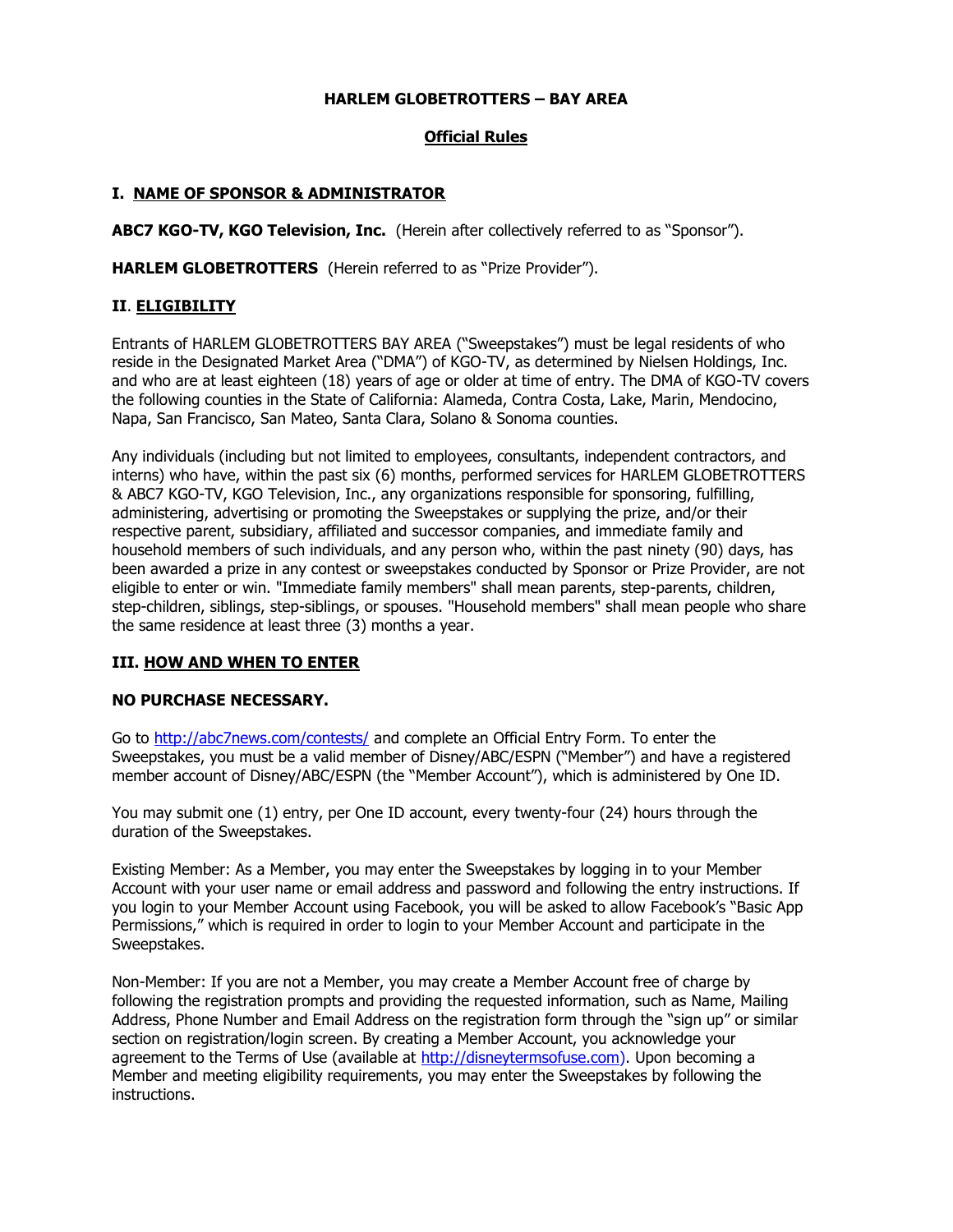Entries remain the property of Sponsor and will not be returned or acknowledged.

Sweepstakes begins on Tuesday, 1/7/20 at 2:00 PM Pacific Standard Time (PST) and ends on Wednesday, 1/15/20 at 12:00 AM PST. Entries must be electronically submitted and received by 12:00 AM Pacific Standard Time (PST) Wednesday, 1/15/20.

NOTE: During the registration and entry process, you may be asked to consent to receive promotional and marketing emails from ABC, ESPN and/or other members of the Walt Disney family of companies. Consenting to receive promotional, marketing or reminder emails is optional, does not have to be agreed to in order to be eligible to enter the Sweepstakes and does not improve your chances of winning. In the event you do consent to receive these emails, the use of such emails shall be subject to ABC's Privacy Policy, available at [https://disneyprivacycenter.com/privacy-policy](https://disneyprivacycenter.com/privacy-policy-translations/english)[translations/english](https://disneyprivacycenter.com/privacy-policy-translations/english) ("Privacy Policy"). During the entry process, you may be asked to "like" Sponsor's Facebook page. Consenting to "like" Sponsor's Facebook page is optional and does not improve your chances of winning.

By clicking the check box next to the statement: "I have read and accept these Official Rules," and the submit button, you signify that you have read and agree to these Official Rules and meet the eligibility requirements. If you do not check the book indicating your confirmation of and agreement to the above, then you will not be entered in the Sweepstakes and cannot win a prize.

Sponsor can provide no technical support and accepts no responsibility for insuring the receipt or successful submission of your entry. Mass entries or entries generated by a script, macro or use of automated methods will be disqualified. Sponsor is not responsible for failed, partial or garbled computer transmissions, or for technical failures of any kind, including but not limited to electronic malfunction or damage of any network, hardware or software. If for any reason the Sweepstakes is not capable of running as planned, including infection by computer virus, bugs, tampering, unauthorized intervention, fraud, technical failures, or other causes that corrupt or affect the administration, security, fairness, integrity or proper conduct of the Sweepstakes, Sponsor reserves the right, in its sole discretion, to disqualify any individual who tampers with the entry process, and to cancel, terminate, modify or suspend the Sweepstakes. No responsibility is assumed for any error, omission, interruption, deletion, defect, delay in operation or transmission, communications line failure, theft or destruction or unauthorized access to, or alteration of, entries; or any problems or technical malfunctions of any telephone network or lines, computer online systems, servers, or providers, computer equipment, software, failure of any e-mail or electronic entry to be received on account of technical problems or traffic congestion on the Internet or at any website, or any combination thereof, including any injury or damage to entrant's or any other person's computer related to or resulting from participation in or downloading any materials from this Sweepstakes. In the event of a dispute over an electronic entry, prize will be awarded to the owner of the e-mail account, not the name on the entry form. Except as otherwise contemplated by these Official Rules, and to the extent entrants may otherwise elect at the time of entry, information provided by you for these Sweepstakes is subject to Privacy Policy.

#### **IV**. **HOW AND WHEN WINNERS WILL BE SELECTED AND NOTIFIED**

Five (5) winners will be selected at random on or about Thursday, January 16, 2020, from all valid internet entries received, for the Oakland Arena tickets and another five (5) winners will be selected at random on or about Thursday, January 16, 2020, from all valid internet entries received, for the SAP Center at San Jose tickets.

Drawing will be conducted by Sponsor.

Potential winner will be contacted at the email or phone number listed in their Member Account profile. Failure to respond to the initial verification phone call and/or e-mail within forty-eight (48)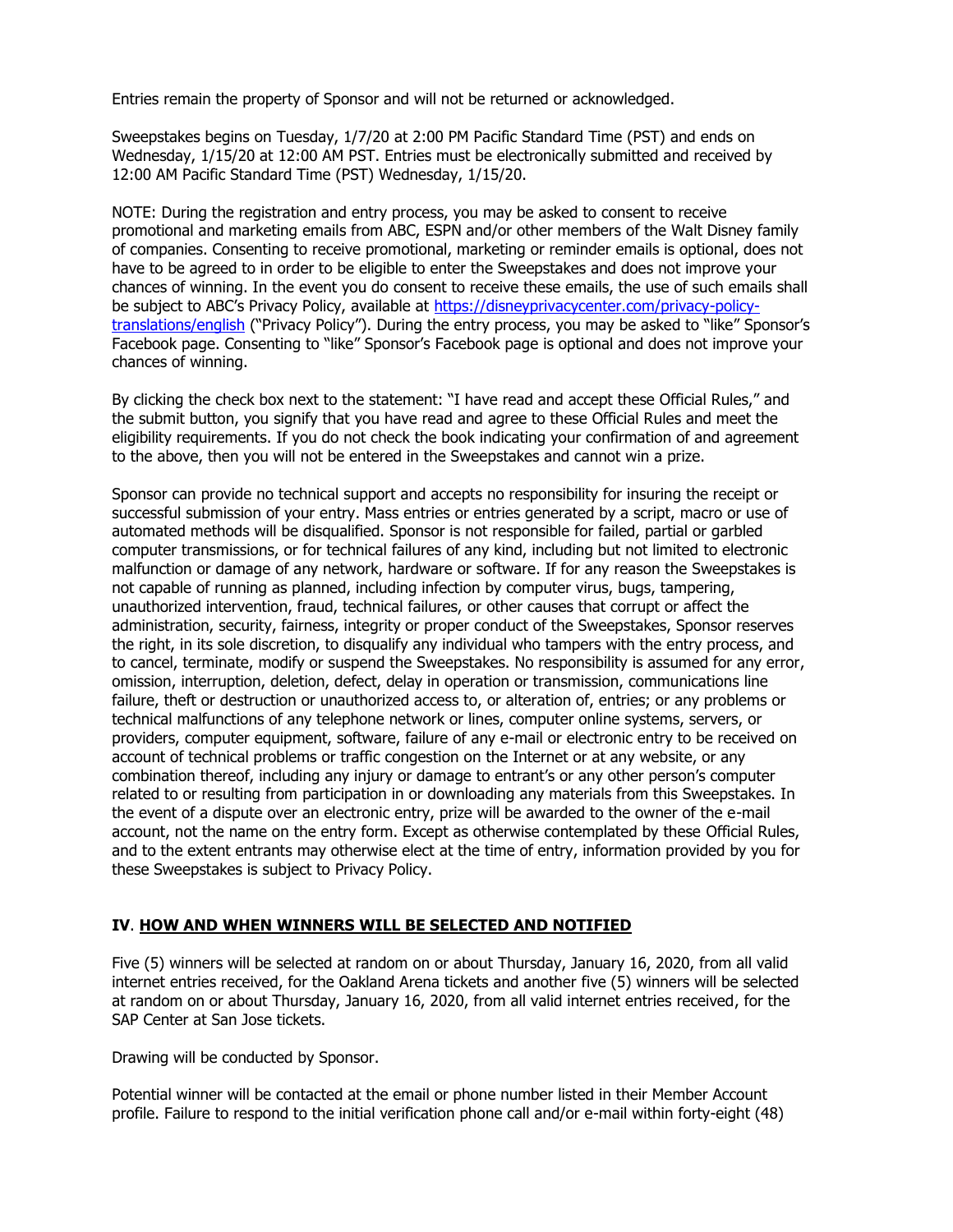hours after initial notification to the potential winner or return of the e-mail notification as undeliverable after two (2) attempts may result in disqualification and award of the prize to an alternate winner. Potential winner will be required to complete, sign and return within two (2) business days of transmission, an Affidavit of Eligibility, Release and Indemnification, and a Publicity Release where allowed by law, W-9 Form, if applicable and any other documentation required by Sponsor (collectively, "Verification Documents"). If potential winner does not respond to the initial notification within forty-eight (48) hours as set forth above, if Verification Documents are not returned to Sponsor within the specified time period, if potential winner cannot attend any programming or performances connected with the Sweepstakes on the specified date, if any prize notification or prize is returned as non-deliverable, if potential winner is found to be ineligible or otherwise not in compliance with these Official Rules, or if potential winner cannot or does not accept the prize for any reason, prize may be forfeited and potential winners may be disqualified without compensation of any kind and an alternate winner may be selected in a random drawing (time permitting) from remaining eligible entries received.

In the event of any dispute concerning the identity of any entrant, the entry will be deemed submitted by the natural person who is the authorized holder of the email listed in the Member Account. "Authorized account holder" is defined as the natural person who is assigned to an e-mail address by an Internet access provider, online service provider, or other organization (e.g., business, educational institution, etc.) that is responsible for assigning e-mail addresses for the domain associated with the submitted e-mail address.

Limit one (1) prize per winner for this Sweepstakes.

Final determination of winners are always conditional on verification of eligibility and compliance with all rules and procedures.

## **V. PRIZE(S)**

Five (5) winners, each winning four (4) tickets to the Oakland Arena game on Saturday, January 18, 7 p.m. and five (5) winners each, winning four (4) tickets to SAP Center at San Jose game on Monday, January 20, 1 p.m.

#### **The approximate retail value ("ARV") of Grand Prize: \$300.00 US**

If the actual value of the prize is less than stated approximate retail value, the difference will not be awarded.

All expenses not specifically provided for herein are the winner's sole responsibility. Some restrictions may apply.

Federal, state and local taxes, if any, are the sole responsibility of the winner, who will receive an IRS Form 1099 reflecting the final actual value of any prize valued at \$600 or more.

Winners are not entitled to exchange or transfer prizes or to obtain cash or other substitutes, but Sponsor in its sole discretion may substitute prizes of equal or greater value.

Grand Prize is subject to availability. Sponsor is not responsible for cancellation or preemption of show/contest/event/meeting or for other circumstances that make it impractical or impossible to fulfill this prize. This element of the prize has no approximate retail value, and if it becomes impractical or impossible to fulfill this prize, Sponsor's only obligation will be to provide the remainder, if any, of prize.